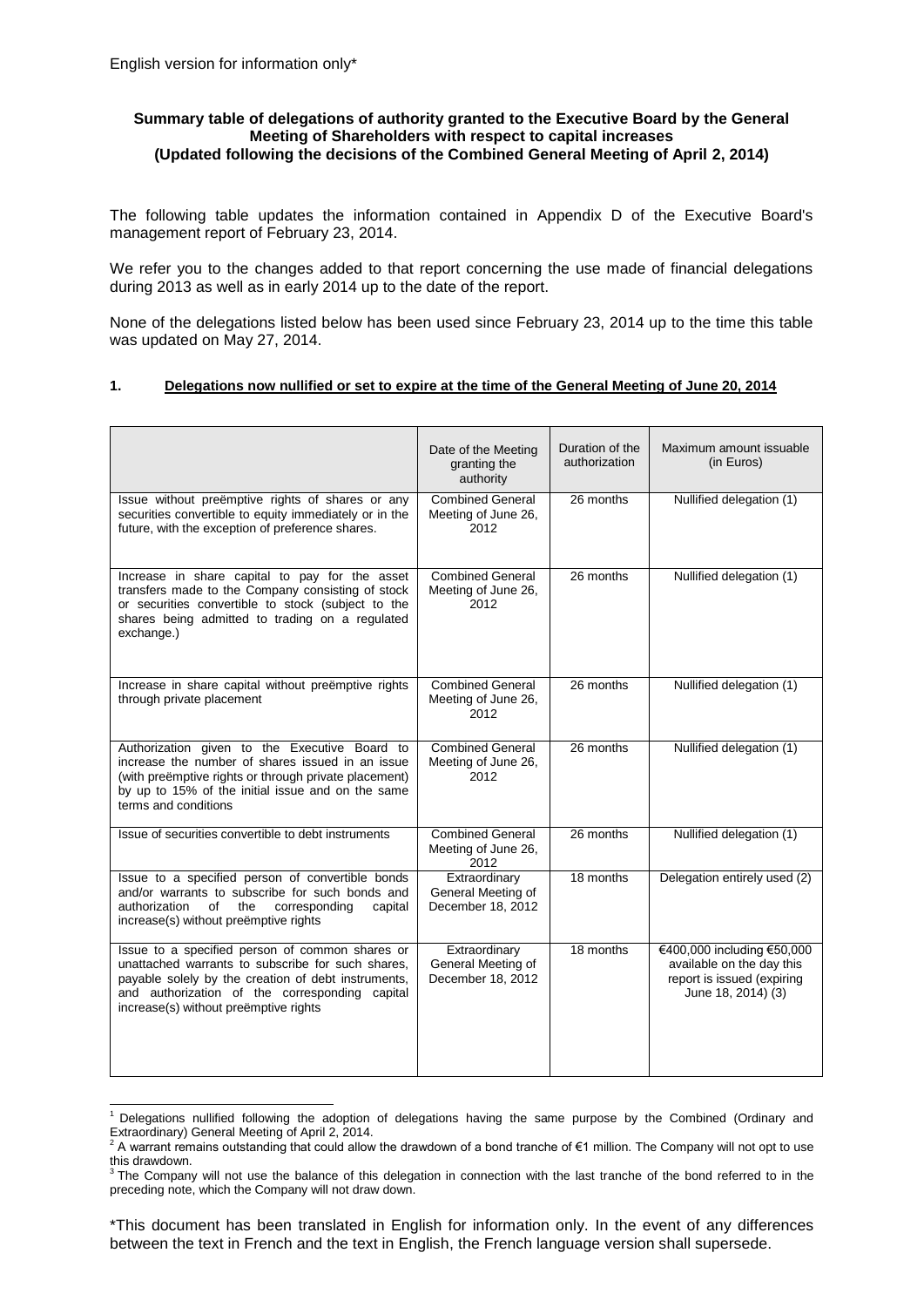| Issue of common shares with preemptive rights                                                                                                                                                    | <b>Combined General</b><br>Meeting of June 26,<br>2013 | 12 months | Nullified delegation (1) |
|--------------------------------------------------------------------------------------------------------------------------------------------------------------------------------------------------|--------------------------------------------------------|-----------|--------------------------|
| Authorization given to the Executive Board to<br>increase the number of shares issued with the<br>aforementioned issue by up to 15% of the initial<br>issue and on the same terms and conditions | Combined General<br>Meeting of June 26,<br>2013        | 12 months | Nullified delegation (1) |

#### **2. New delegations with respect to capital increase approved by the Combined General Meeting of April 2, 2014**

| Authorization to issue, with preëmptive rights<br>through a public offering, shares and/or securities<br>convertible into the Company's share capital<br>immediately or in the future                                                                                                                                                                                       | <b>Combined General</b><br>Meeting of April 2,<br>2014<br>(Resolution 2)     | 26 months | €800,000(4)                                                          |
|-----------------------------------------------------------------------------------------------------------------------------------------------------------------------------------------------------------------------------------------------------------------------------------------------------------------------------------------------------------------------------|------------------------------------------------------------------------------|-----------|----------------------------------------------------------------------|
| Authorization to issue, without preëmptive rights<br>through a public offering, shares and/or securities<br>convertible immediately or in the future into<br>into the Company's share capital                                                                                                                                                                               | <b>Combined General</b><br>Meeting of April 2,<br>2014<br>(Resolution 3)     | 26 months | €750,000 $(4)$                                                       |
| Authorization to issue, without preemptive rights,<br>common shares or any securities convertible into<br>shares, up to 20% of the share capital per year, in<br>an offering contemplated in section II of Article L.<br>411-2 of the French Monetary and Financial Code (a<br>private placement).                                                                          | <b>Combined General</b><br>Meeting of April 2,<br>2014<br>(Resolution 4)     | 26 months | €675,000<br>(not to exceed 20% of the<br>share capital per year) (4) |
| Authorization in the event of an issue of shares or<br>securities convertible into shares without preemptive<br>rights, to set the issue price up to a yearly limit of<br>10% of the share capital                                                                                                                                                                          | <b>Combined General</b><br>Meeting of April 2,<br>2014<br>(Resolution no. 5) | 26 months | €750.000<br>(up to 10% of the share capital<br>per year) (4)         |
| Authorization to increase the number of unissued<br>(authorized) shares in the event of an addition to<br>equity, with or without preemptive rights.                                                                                                                                                                                                                        | <b>Combined General</b><br>Meeting of April 2,<br>2014<br>(Resolution 6)     | 26 months | 15% of initial issue (4)                                             |
| Authorization to raise equity from manufacturing,<br>wholesaling<br>retailing<br>companies<br>in<br>or<br>the<br>pharmaceutical/biotechnology<br>sector<br><sub>or</sub><br>from<br>managed mutual funds, operating under French on<br>foreign<br>law,<br>that<br>invest<br>the<br>in<br>pharmaceutical/biotechnology sector and<br>might<br>invest in a private placement. | <b>Combined General</b><br>Meeting of April 2,<br>2014<br>(Resolution 7)     | 26 months | €750,000 $(4)$                                                       |
| Authorization to issue shares and/or securities<br>convertible into the Company's shares immediately<br>or in the future, without preemptive rights, to pay for<br>asset contributions consisting of shares of stock or<br>securities convertible into stock.                                                                                                               | <b>Combined General</b><br>Meeting of April 2,<br>2014<br>(Resolution 8)     | 26 months | €800,000<br>(and up to 10% of the share<br>capital) (4)              |
| Authorization to issue shares and/or securities<br>convertible into the Company's shares immediately<br>or in the future in the event of a public exchange<br>offering initiated by the Company                                                                                                                                                                             | <b>Combined General</b><br>Meeting of April 2,<br>2014<br>(Resolution 9)     | 26 months | €800,000 $(4)$                                                       |
| Authorization to issue unattached warrants reserved<br>for employees and corporate officers                                                                                                                                                                                                                                                                                 | <b>Combined General</b><br>Meeting of April 2,<br>2014<br>(Resolution 10)    | 18 months | €50,000                                                              |
| Authorization to issue warrants and/or redeemable<br>share warrants for the benefit of employees and<br>corporate officers of the Company and<br>its<br>subsidiaries, without preemptive rights.                                                                                                                                                                            | <b>Combined General</b><br>Meeting of April 2,<br>2014<br>(Resolution 11)    | 18 months | €50,000                                                              |

 4 These delegations, moreover, count towards the total nominal cap of €900,000 passed by the Combined General Meeting of April 2, 2014 (Resolution 13 - Total limit of authorizations)

<sup>\*</sup>This document has been translated in English for information only. In the event of any differences between the text in French and the text in English, the French language version shall supersede.